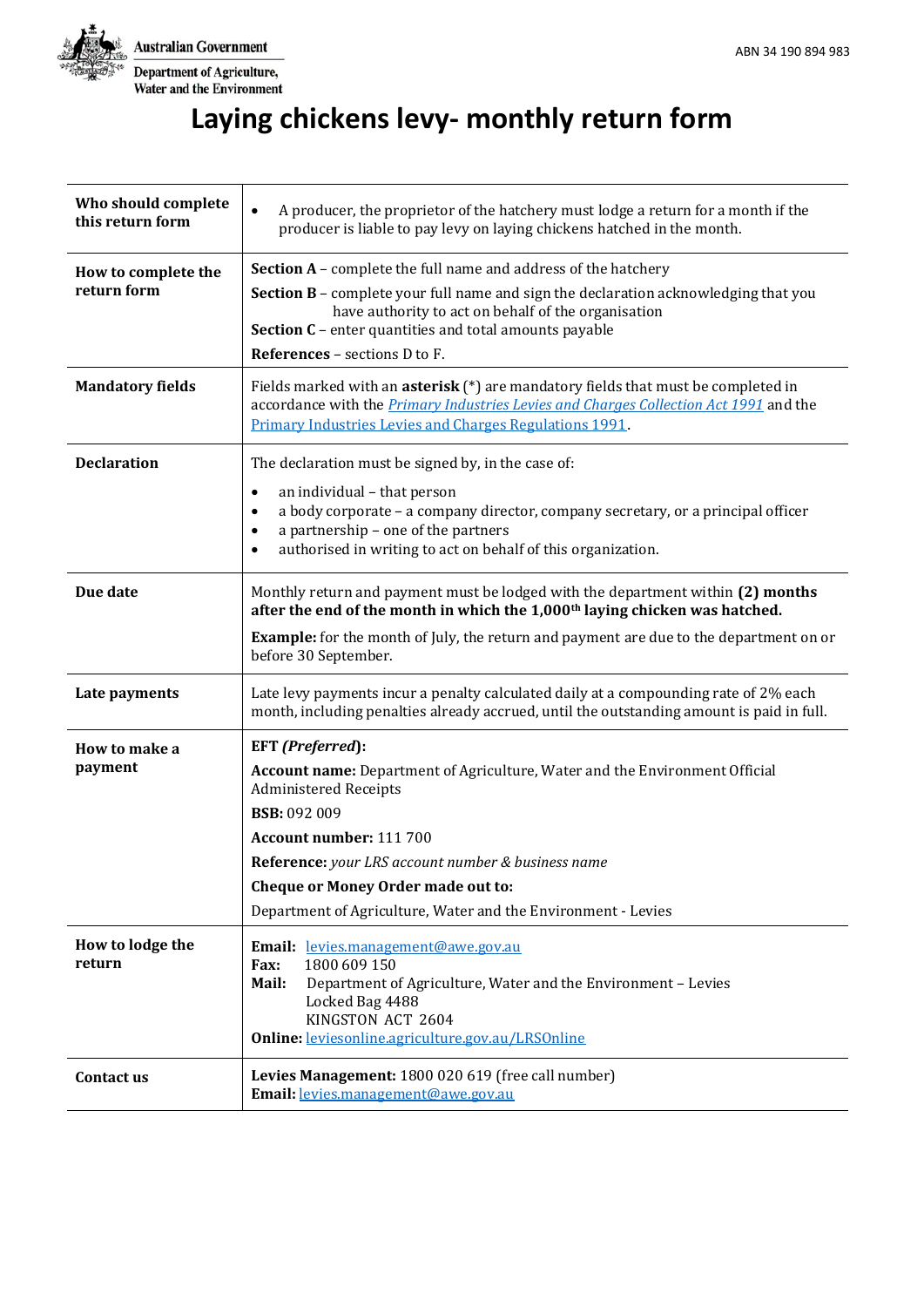

## **Laying chickens levy - monthly return form**

### **SECTION A: Lodgement details**

| LRS account number                                                                                                                                                                                                                                                             |                                             | Month ended* |    |  |  |  |
|--------------------------------------------------------------------------------------------------------------------------------------------------------------------------------------------------------------------------------------------------------------------------------|---------------------------------------------|--------------|----|--|--|--|
| Please note that your LRS account number is required for account management purposes.                                                                                                                                                                                          |                                             |              |    |  |  |  |
| ABN*                                                                                                                                                                                                                                                                           |                                             | ACN*         |    |  |  |  |
| Full name of the<br>hatchery*                                                                                                                                                                                                                                                  |                                             |              |    |  |  |  |
| Business address of<br>the hatchery<br>(not a PO BOX) $*$                                                                                                                                                                                                                      |                                             |              |    |  |  |  |
| Postal Address*                                                                                                                                                                                                                                                                |                                             |              |    |  |  |  |
| Phone                                                                                                                                                                                                                                                                          |                                             | Fax          |    |  |  |  |
| Email                                                                                                                                                                                                                                                                          |                                             |              |    |  |  |  |
| Method of payment:                                                                                                                                                                                                                                                             | $Change$ Money Order $\vert \vert$<br>EFT [ | Levy paid*   | \$ |  |  |  |
|                                                                                                                                                                                                                                                                                |                                             |              |    |  |  |  |
| <b>SECTION B: Declaration</b>                                                                                                                                                                                                                                                  |                                             |              |    |  |  |  |
| Declaration: I declare that to the best of my knowledge the information contained on this return form<br>and any attachments is correct in every essential detail. Giving false or misleading information is a<br>serious offence.                                             |                                             |              |    |  |  |  |
| Title<br>First name*                                                                                                                                                                                                                                                           |                                             | Last name*   |    |  |  |  |
| By signing this form, I acknowledge that I have the authority to sign this declaration as a company director,<br>company secretary or principal officer of the body corporate, partner, owner or other person, authorised in<br>writing to act on behalf of this organisation. |                                             |              |    |  |  |  |

Signature\*

| Date* |  |  |
|-------|--|--|
|       |  |  |

**IMPORTANT:** It is an offence of strict liability under subsection 24(1) of the *Primary Industries Levies and Charges Collection Act 1991* (**Act**) to refuse or fail to give a return or information that you are required to give in the Act.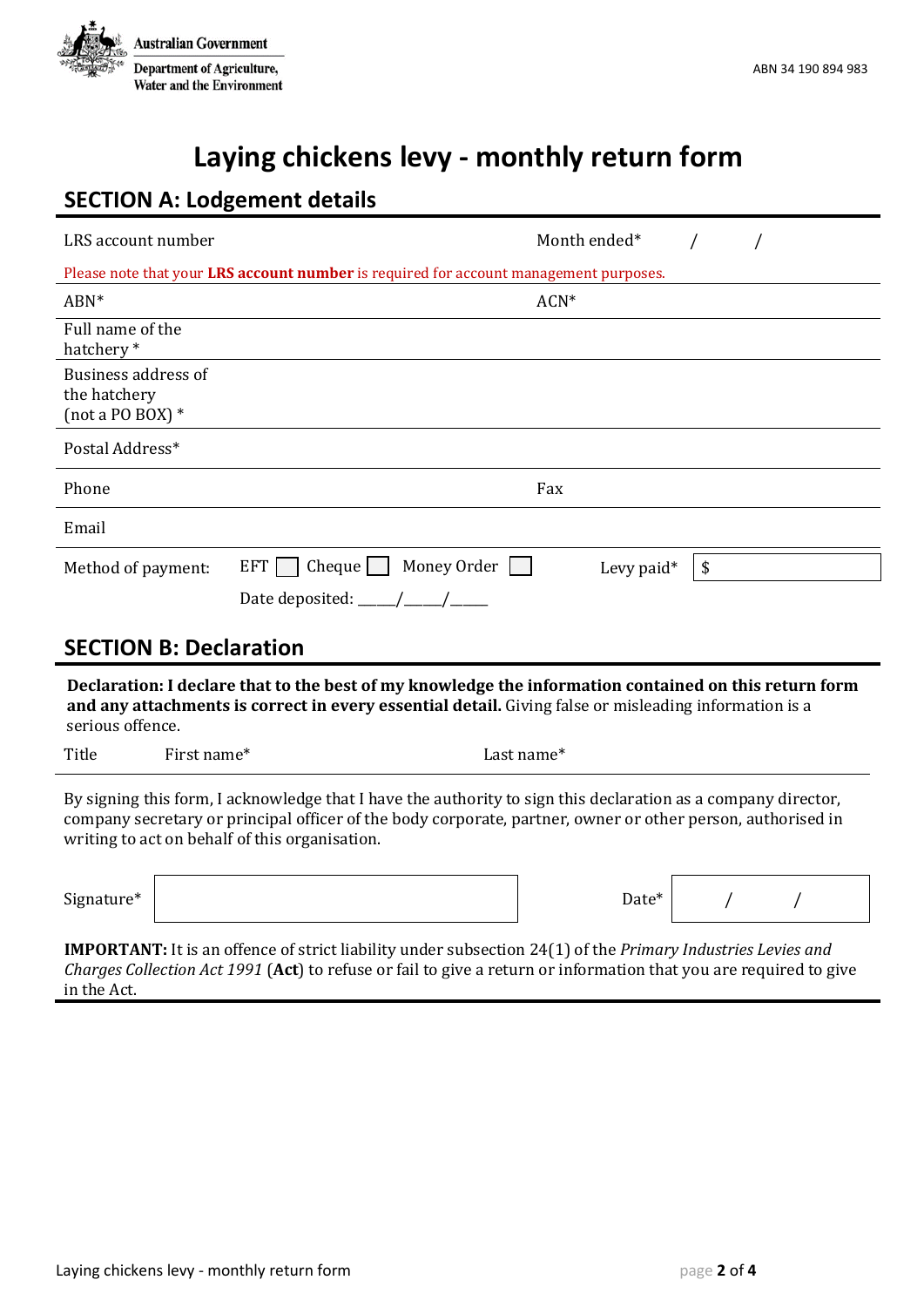

### **SECTION C: Total quantity and levy details**

| For the levy month and year:                                         |                                                                                                                     |                 | 20                                                                                                          |    |                                            |                                                    |
|----------------------------------------------------------------------|---------------------------------------------------------------------------------------------------------------------|-----------------|-------------------------------------------------------------------------------------------------------------|----|--------------------------------------------|----------------------------------------------------|
| Levy number: 055<br>01a                                              |                                                                                                                     | 01 <sub>b</sub> |                                                                                                             | 01 |                                            |                                                    |
| <b>TOTAL number of laying</b><br>chickens hatched at the<br>hatchery | (ii)<br>Number of laying chickens<br>that died or were destroyed<br>at hatchery within 48 hours<br>of being hatched |                 | $(i) - (ii) = (iii)$<br><b>SUB TOTAL</b><br><b>Number of laying</b><br>chickens on which<br>levy is payable |    | (iv)<br>Levy rate<br>per laying<br>chicken | $(iii)$ x $(iv)$ =<br><b>TOTAL</b><br>levy payable |
|                                                                      |                                                                                                                     |                 |                                                                                                             |    | 15.27 cents                                | S                                                  |

#### **Day old laying chicken sales**

|                                | <b>Actual sales for</b><br>levy month | <b>Forecast sales</b>         |                                |                                  |  |  |
|--------------------------------|---------------------------------------|-------------------------------|--------------------------------|----------------------------------|--|--|
| State/Territory                |                                       | One month after<br>levy month | Two months after<br>levy month | Three months<br>after levy month |  |  |
| <b>ACT</b>                     |                                       |                               |                                |                                  |  |  |
| <b>NSW</b>                     | 02                                    | 10                            | 11                             | 12                               |  |  |
| <b>Victoria</b>                | 03                                    | 13                            | 14                             | 15                               |  |  |
| Queensland                     | 04                                    | 16                            | 17                             | 18                               |  |  |
| South Australia                | 05                                    | 19                            | 20                             | 21                               |  |  |
| Western Australia              | 06                                    | 22                            | 23                             | 24                               |  |  |
| <b>Tasmania</b>                | 07                                    | 25                            | 26                             | 27                               |  |  |
| <b>Northern Territory</b>      | 08                                    | 28                            | 29                             | 30                               |  |  |
| Other (incl overseas<br>sales) | 09                                    | 31                            | 32                             | 31                               |  |  |
| <b>TOTAL</b>                   |                                       |                               |                                |                                  |  |  |

Alternatively, lodge your return online at: [leviesonline.agriculture.gov.au/LRSOnline.](https://leviesonline.agriculture.gov.au/lrsonline)

### **SECTION D: Exemptions**

A producer of laying chickens is not liable to pay the laying chickens levy if less than 1000 laying chickens are hatched at the hatchery in a financial year.

A producer of laying chickens is also not liable to pay levy on laying chickens that die or are destroyed at the hatchery at which they were hatched within 48 hours after being hatched.

### **SECTION E: Definitions**

A laying chicken means a female chicken that is to be raised for the production of eggs.